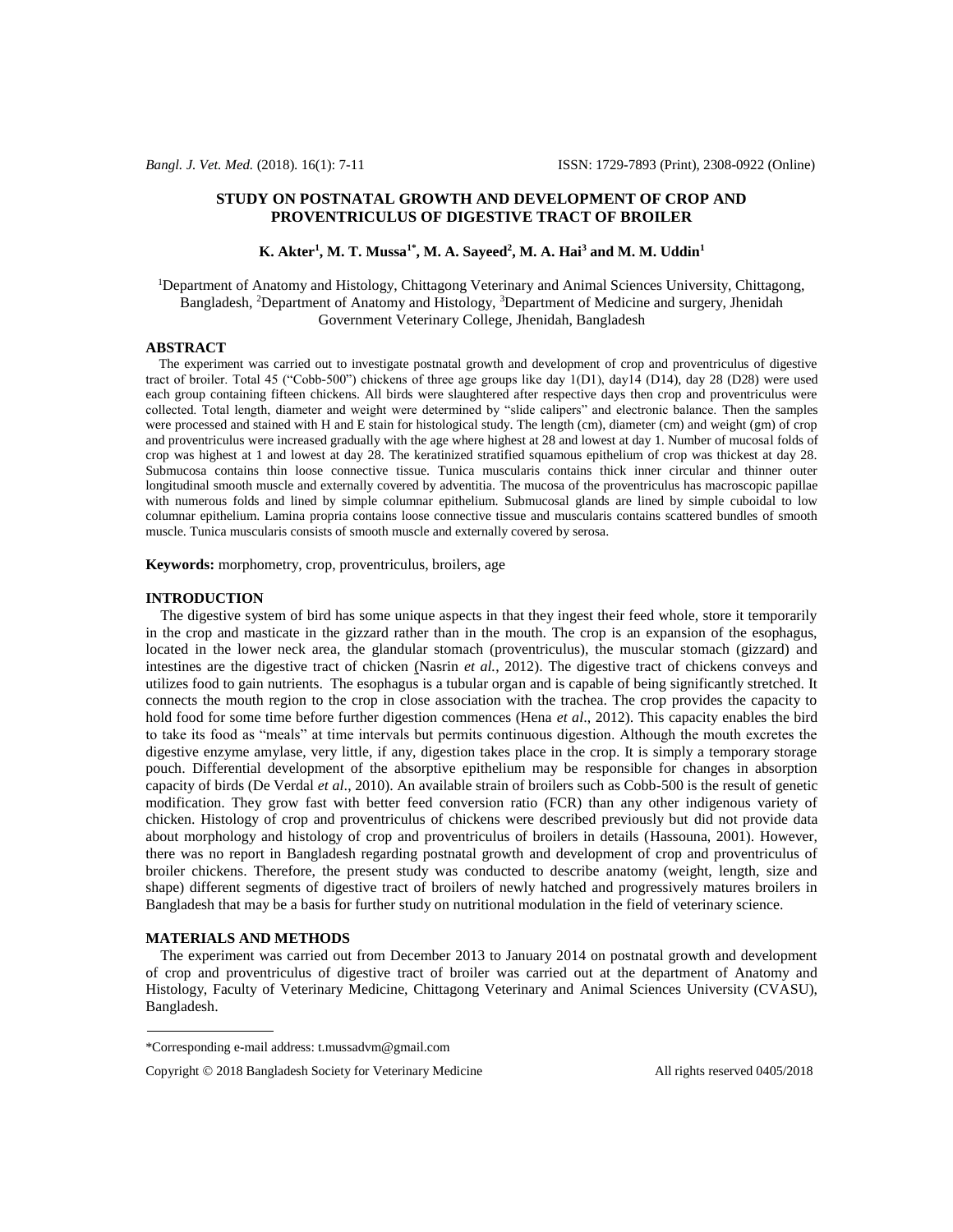## *Akter and others*

#### **Study population**

 Forty five (45) day old broiler chickens (Cobb-500) were purchased from Agha poultry farm, Hathazari, Chittagong, Bangladesh. All birds are apparently healthy and without any detectable signs of abnormalities and diseases free. Then the birds were divided into three age groups like D1, D14, D21 each group consists of fifteen (15) broiler chickens. All groups were housed in compartmentalizes rectangular metallic cage wrapped with wire mesh. Optimum temperature, lighting, humidity and ventilation were maintained according to standard. Water and feed were provided *ad libitum*. All procedures were maintained by the Animal Care and Welfare Committee of CVASU.

### **Sample collection and gross anatomical investigation**

 The chickens of all groups were slaughtered at day 1, 14, 21 respectively. After complete bleeding the crop and proventriculus were collected. The collected samples were washed properly using normal saline and put to rinse added water properly in laboratory temperature. Total length and diameter were determined by "slide calipers" and weight by sensitive electronic balance (Mettler Toledo B154,  $\pm$  0.001g, China).

#### **Histological investigation**

 After the gross anatomical examination the samples were processed by cutting into a appropriate size and tagged with a piece of paper to identify the sample age, name and number and then fixed by chemical fixation using 10% buffered formalin solution ( $p<sup>H</sup>7.4$ ) and shaken 24 hours for fixation. After all processing the samples were stained with H and E stain for histological study.

# **RESULTS AND DISCUSSION**

#### **The morphometry of crop**

 Comparative presentation of the length (cm) and diameter (cm) of broiler crop according to age were shown in Table 1. The table represents that length increased gradually where the highest length is at day 28 and lowest at day 1, similarly the diameter also increased where the highest diameter is at day 28 and lowest at day 1. Unlikely, the number of mucosal fold of crop is decreased where's the high number of mucosal fold at day 1 and low at day 28.

| Age (days) | Length $(cm) \pm SD$ | (cm)<br>Diameter<br>mid point $\pm$ SD | at No. of mucosal<br>folds $\pm$ SD | Weight $(gm) \pm SD$ |
|------------|----------------------|----------------------------------------|-------------------------------------|----------------------|
|            | $0.7+0.0316228$      | $0.93 + 0.1320173$                     | $17+0.7559289$                      | $0.19+0.0084515$     |
| 14         | $1.93 + 0.1799471$   | $2.9+0.1511858$                        | $12+1$                              | $2.128667 + 0083381$ |
| 28         | $2.29333+0.0798809$  | $3.4 + 0.1309307$                      | 8+0.8451543                         | 7.82+0.0774597       |

Table 1. The morphometry of crop

#### **The morphometry of proventriculus**

 Comparative presentation of the length (cm) and diameter (cm) of proventriculus of broiler were given in Table 2. The table shows that the length were increased gradually, where the highest length at day 28 and lowest at day 1 but the diameter was increased very slowly where's the highest diameter at day 28 and lowest at day 1.

| Table 2. The morphometry of Proventriculus |
|--------------------------------------------|
|                                            |

| Age(days) | Length $(cm) \pm SD$ | Diameter(cm) at mid point $\pm$ SD | Weight $(gm) \pm SD$  |
|-----------|----------------------|------------------------------------|-----------------------|
|           | 1.251333+0.0083381   | $0.7066667 + 0.0798809$            | $0.3426667+0.0186956$ |
| 14        | 2.810667+0.0070373   | 1.09+0.0890425                     | 3.266667+0.1046536    |
| 28        | 3.720667+0.0088372   | $2.186667+0.0833809$               | $6.860667+0.0148645$  |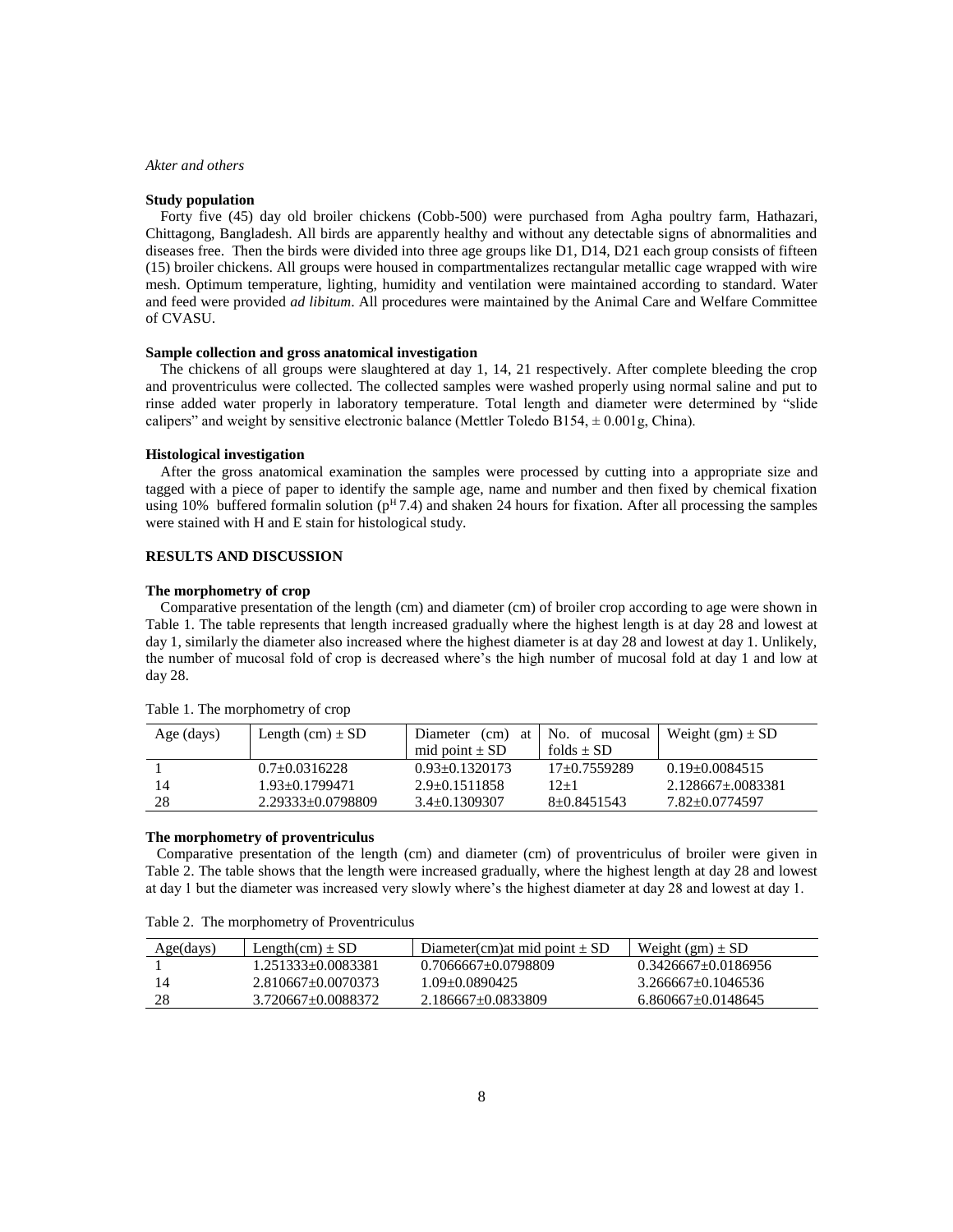## **Histological Structure**

#### **Crop**

 The histological structures of the crop are similar to the structure of the esophagus. The lining epithelium of the crop was found non-keratinized stratified squamous epithelium which was thicker in the chickens of age group D28 than D14 and D1 age group. The lamina propria contains loose connective tissue and large mucous gland. The lamina muscularis consist of longitudinal arranged smooth muscle fibers where's submucosa consists of a thin layer of loose connective tissue. The tunica muscularis is composed of a thick inner circular layer and a thin outer longitudinal layer of smooth muscle. The crop covered by a typical Adventitia (Randall and Reece, 1996).

# **Proventriculus**

 The mucosa of the proventriculus in the present study was characterized by macroscopic papillae with numerous microscopic folds of varying height that were arranged concentrically around the single duct which is the opening at the apex of each papilla. The mucosal fold into proventriculus called plicae and depression between the folds are called sulci. Simple columnar epithelium lines the lumen and continues into three generations of ducts of the submucosal glands. The glands are lined by a simple cuboidal to low columnar epithelium in which the adjacent cells are in direct contact only on their basal half, thereby giving a serrated appearance to the luminal surface. The proventicular wall is occupied by large compound tubular gland those were multilobular in structures. The lamina propria of the study samples was typical loose connective tissue but lamina muscularis consists of scattered bundles of smooth muscle. The loose connective tissue of the submucosa was followed peripherally by a tunica muscularis which is consisting entirely of smooth muscle. The proventriculus of this study was externally covered by a typical tunica serosa. The proventicular gland were neumeros and the size of the gland were large at D28 then D14 and D1. Previous study from broiler chickns repororted that, the average lengths of proventriculus were  $1.23 \pm 0.110$  cm,  $2.83 \pm 0.118$  cm and  $3.70 \pm 0.122$  cm, at D1, D14 and D28 respectively and the average weights were  $0.48\pm0.042$  gm,  $2.88\pm0.268$  gm and  $6.25\pm0.028$ gm, at D1, D14 and D28 respectively (Nasrin *et al.*, 2012).

Figure 1. Histological stucture of crop and proventriculus are shown below as D1, D14 and D28.



Histology of crop of the chickens at D1. Here, stratified squamous epithelium (SSM), lamina propria (LP), muscularis mucosae (MM), submucosa(SM), muscularis externa (ME) and



Histology of proventriculus of the chickens at D1. Here, lumen (L), papilla (P) with plicae arrrows, submucosa gland (SG), tunica muscularis (TM), primary duct (PD) and serosa (S) are shown (4x).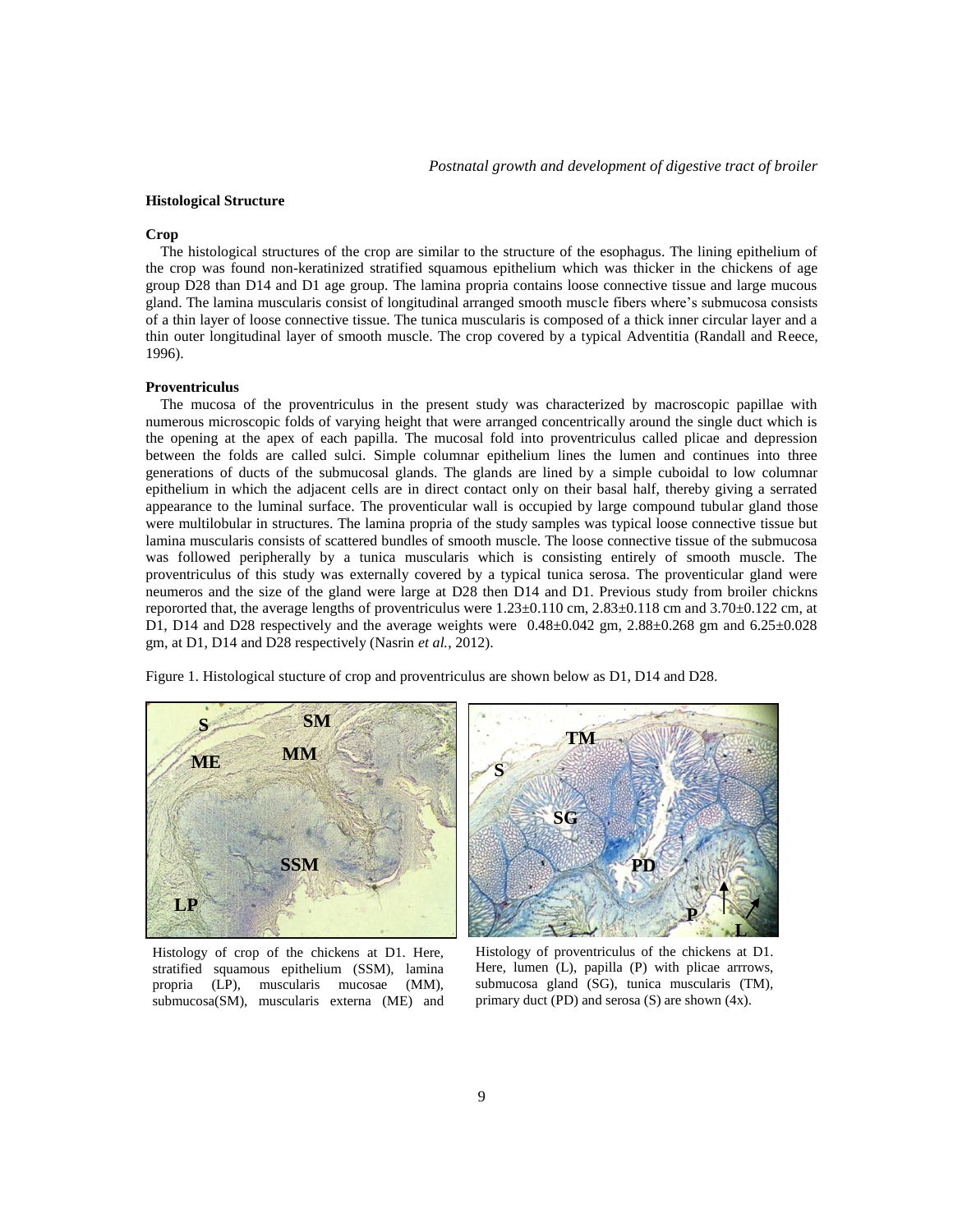### *Akter and others*



Histology of crop of the chickens at D14. Here, stratified squamous epithelium(SM), lamina propria (LP), muscularis mucosae (MM), submucosa(SM), muscularis externa (ME) and serosa (S) are shown  $(4x)$ .

Histology of proventriculus of the chickens at D1. Here, papilla (P) with plicae (PL) arrrows, submucosa gland (SG), tunica muscularis (TM), primary duct (PD) and sulcus (SU) are shown (4x).



Histology of crop of the chickens at D28. Here, stratified squamous epithelium(SM), lamina propria (LP), muscularis mucosae (MM), submucosa(SM), muscularis externa (ME) and serosa (S) are shown (4x).



Histology of proventriculus of the chickens at D1. Here, lumen (L), papilla (P) with plicae arrrows, submucosa gland (SG), tunica muscularis (TM), primary duct (PD) and serosa (S) are shown (4x).

# **CONCLUSION**

 The average lengths, weights and wide and other histological structures of crop and proventriculus were increased gradually. Based on the above results and discussion that this study portraits a clear picture about the growth rate of Cobb-500 broiler chickens, specially their crop and proventriculus which are also related with the digestion of feed in birds. So that we can come to a certain understanding about the anatomy and histology of these organs as well as a basis for further study on nutritional, anatomical and histological field of Veterinary science.